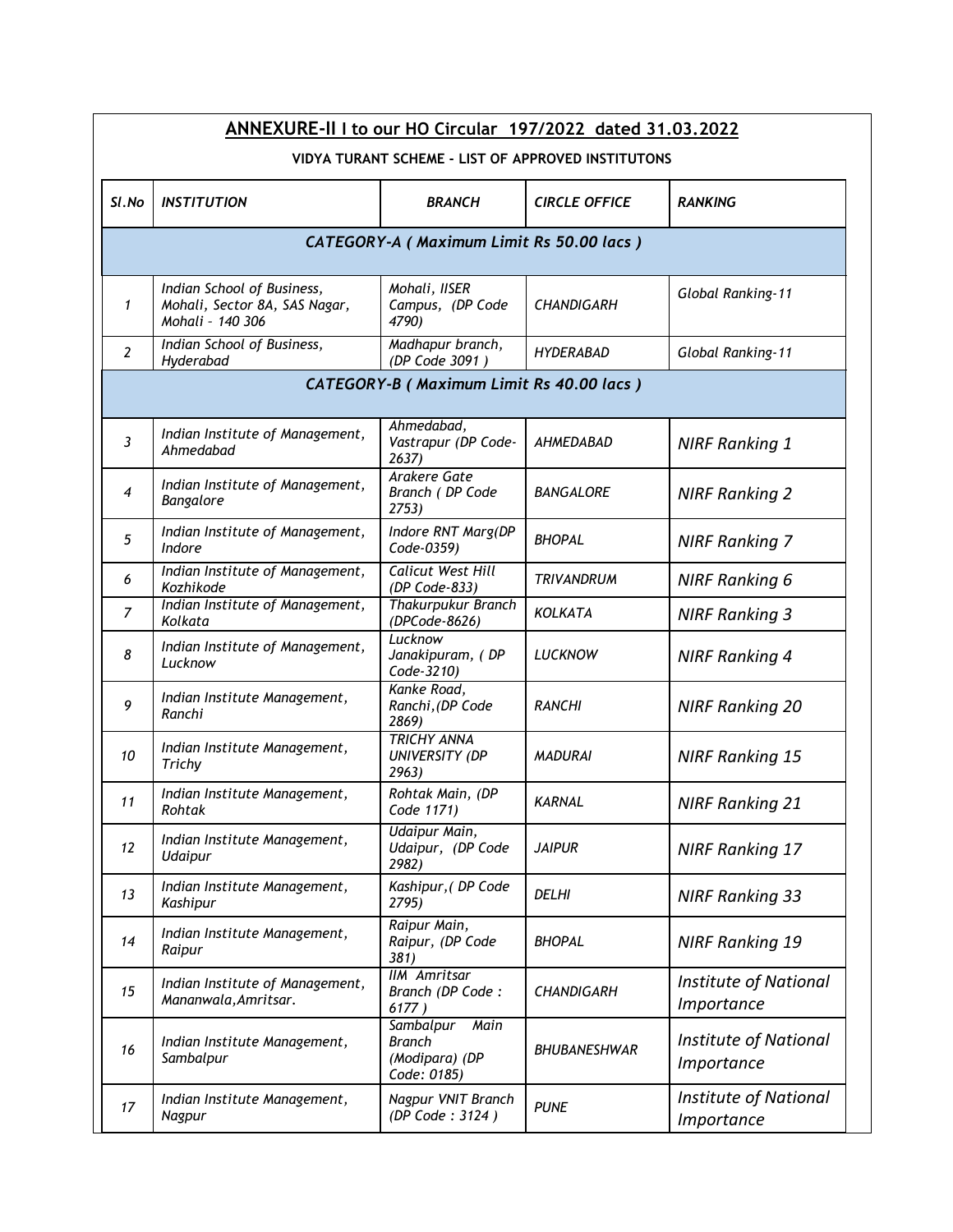| 18    | Indian Institute of<br>Management, Visakhapatnam                              | Visakhapatnam<br>Siripuram (DP: 3655                  | VIJAYAWADA           | <b>Institute of National</b><br>Importance |
|-------|-------------------------------------------------------------------------------|-------------------------------------------------------|----------------------|--------------------------------------------|
| SI.No | <b>INSTITUTION</b>                                                            | <b>BRANCH</b>                                         | <b>CIRCLE OFFICE</b> | <b>RANKING</b>                             |
| 19    | Indian Institute of Management,<br>Sirmaur                                    | <b>PAONTA SAHIB</b><br>(DP 4200)                      | <b>CHANDIGARH</b>    | <b>Institute of National</b><br>Importance |
| 20    | Indian Institute of Management,<br>Jammu                                      | Jammu Sidhra (DP:<br>5222)                            | <b>CHANDIGARH</b>    | <b>Institute of National</b><br>Importance |
| 21    | Indian Institute of Management,<br><b>Bodh Gaya</b>                           | <b>Nearest Branch</b>                                 | PATNA                | Institute of National<br>Importance        |
| 22    | Xavier Institute Of Management,<br><b>Bhubaneswar</b>                         | ICMR,<br>Bhubaneshwar, (DP<br>Code 2957)              | <b>BHUBANESWAR</b>   | <b>NIRF Ranking 31</b>                     |
| 23    | Management Development<br>Institute(MDI)                                      | Gurgaon Main,<br>Gurgaon, DP Code<br>1723             | <b>KARNAL</b>        | <b>NIRF Ranking 10</b>                     |
| 24    | Institute Of Management<br>Technology-IMT                                     | Ghaziabad Main,<br>Ghaziabad, (DP<br>Code 1149)       | <b>DELHI</b>         | <b>NIRF Ranking 37</b>                     |
| 25    | S. P. Jain Institute Of<br>Management and Research,<br>Mumbai - 400 058       | Andheri West (SSB),<br>Mumbai, (DP Code<br>26670      | <b>MUMBAI</b>        | <b>NIRF Ranking 18</b>                     |
| 26    | K.J. Somaiya Institute Of<br>Management Studies And<br>Research               | Chembur<br>Amarmahal,<br>Mumbai (DP Code<br>232)      | <b>MUMBAI</b>        | <b>NIRF Ranking 56</b>                     |
| 27    | Symbiosis Institute Of Business<br>Management(SIBM), Pune                     | <b>MSFC Branch,</b><br>Pune(DP Code 28290             | <b>PUNE</b>          | <b>NIRF Ranking 22</b>                     |
| 28    | Symbiosis Centre for<br>Management and Human<br>Resource Development (SCMHRD) | Model Colony, Pune<br>(DP Code 262)                   | <b>PUNE</b>          | Institute of National<br>Importance        |
| 29    | Xavier Labour Relations Institute<br>(XLRI)                                   | <b>Bistupur</b><br>Main, Jamshedpur<br>(DP Code 0324) | <b>RANCHI</b>        | <b>NIRF Ranking 9</b>                      |
| 30    | Narsee Monjee Institute Of<br>Management Studies (NMIMS),<br>Mumbai - 400 056 | JVPD Scheme,<br>Mumbai (DP Code<br>0121)              | <b>MUMBAI</b>        | <b>NIRF Ranking 13</b>                     |
| 31    | BITS - Pilani                                                                 | Jhunjhunu<br>Branch, (DP Code<br>2330)                | <b>JAIPUR</b>        | <b>NIRF Ranking 27</b>                     |
| 32    | International Management<br>Institute (IMI), Delhi                            | <b>Jit Singh Marg</b><br>Branch, (DP Code<br>1484)    | <b>DELHI</b>         | <b>NIRF Ranking 28</b>                     |
| 33    | $IRMA - Anand$                                                                | <b>Anand Main</b><br>Branch, (DP Code<br>0163)        | AHMEDABAD            | <b>NIRF Ranking 71</b>                     |
| 34    | Indian School of Mines (ISM),<br><b>Dhanbad</b>                               | Seraidhela Branch<br>(DP Code 0986)                   | <b>RANCHI</b>        | <b>NIRF Ranking 22</b>                     |
| 35    | Indian Institute of Foreign<br>Trade, New Delhi                               | Jit Singh Marg<br>Branch, (DP Code<br>1484)           | <b>DELHI</b>         | <b>NIRF Ranking 26</b>                     |
| 36    | Birla institute of<br>Technology, Mesra, Ranchi                               | Ormanjhi Branch (<br>DP Code 5708)                    | <b>RANCHI</b>        | <b>NIRF Ranking 58</b>                     |
| 37    | MICA ( Mudra Institute of<br>Communications, Ahmedabad)                       | Bopal Branch (DP<br>Code 3423)                        | AHMEDABAD            | Institute of National<br>Importance        |
| 38    | Birla Institute of Technology<br>& Science Pilani, Goa Campus                 | RAH PANAJI (DP<br>Code 4593)                          | MANGALORE            | <b>NIRF Ranking 27</b>                     |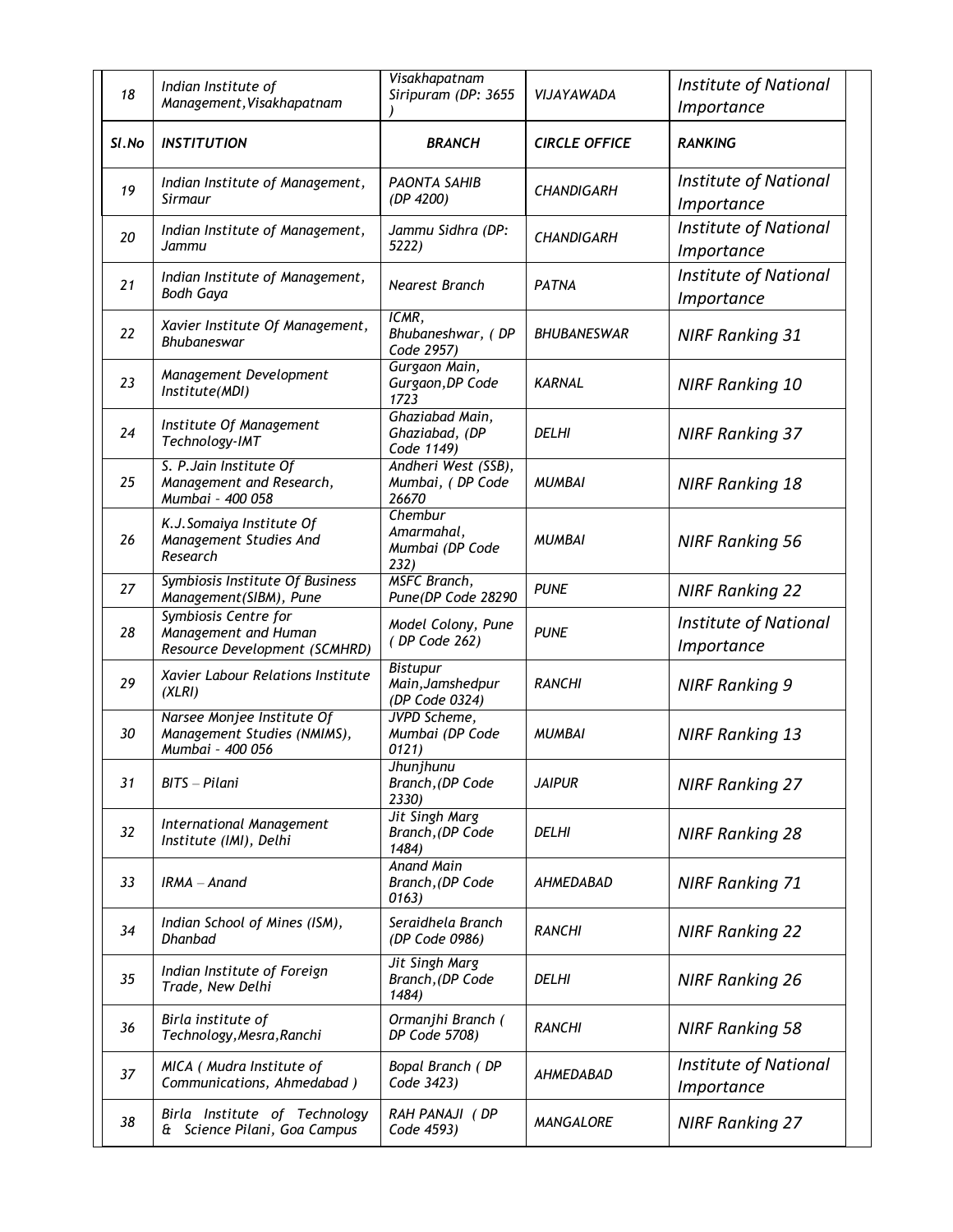| Sl.No | <i><b>INSTITUTION</b></i>                                               | <b>BRANCH</b>                                                                     | <b>CIRCLE OFFICE</b> | <b>RANKING</b>                             |
|-------|-------------------------------------------------------------------------|-----------------------------------------------------------------------------------|----------------------|--------------------------------------------|
| 39    | Birla Institute of Technology &<br>Science, Pilani, Hyderabad<br>Campus | RAH, Hyderabad (<br>DP Code:3077)                                                 | HYDERABAD            | <b>NIRF Ranking 27</b>                     |
| 40    | Symbiosis Institute Of Business<br>Management(SIBM), Nagpur             | Gandhi nagar,<br>Nagpur (DP 0265)                                                 | <b>PUNE</b>          | <b>NIRF Ranking 22</b>                     |
| 41    | Symbiosis Institute of Business<br>Management, Bangalore                | Nearest Branch                                                                    | <b>BENGALURU</b>     | <b>Institute of National</b><br>Importance |
| 42    | Symbiosis Institute of<br>Management, Pune                              | Nearest Branch                                                                    | <b>PUNE</b>          | <b>Institute of National</b><br>Importance |
| 43    | Rajiv Gandhi Indian Institute of<br>Management, Shillong                | Shillong Main, (D P<br>code-1184)                                                 | <b>GUWAHATI</b>      | <b>NIRF Ranking 30</b>                     |
| 44    | Indian Institute of Technology,<br><b>Madras</b>                        | $IIT$ , Chennai, (D P<br>Code-2722)                                               | <b>CHENNAI</b>       | <b>NIRF Ranking 1</b>                      |
| 45    | Indian Institute of Technology,<br>Roorkee                              | Roorkee, (DP Code-<br>2200)                                                       | <b>DELHI</b>         | <b>NIRF Ranking 9</b>                      |
| 46    | Indian Institute of Technology,<br>Delhi                                | <b>IIT Delhi Branch</b> , IIT<br>Campus, Hauz Khas,<br>Delhi, (D P Code-<br>8599) | <b>DELHI</b>         | <b>NIRF Ranking 3</b>                      |
| 47    | Indian Institute of Technology,<br>Guwahati                             | IIT Guwahati, (D P<br>Code-8652)                                                  | <b>GUWAHATI</b>      | <b>NIRF Ranking 7</b>                      |
| 48    | Indian Institute of Technology,<br>Kharagpur                            | Kharagpur Branch,<br>(DP Code-0190)                                               | <b>KOLKATA</b>       | <b>NIRF Ranking 5</b>                      |
| 49    | Indian Institute of Technology<br>(BHU)                                 | Varanasi Lanka, (DP<br>Code-2453)                                                 | <b>LUCKNOW</b>       | <b>NIRF Ranking 26</b>                     |
| 50    | Indian Institute of Technology,<br>Kanpur                               | Kanpur Mall Road,<br>(DP Code- 1195)                                              | <b>LUCKNOW</b>       | <b>NIRF Ranking 6</b>                      |
| 51    | Indian Institute of Technology,<br>Patna                                | Pataliputra Colony<br>Branch (DP Code<br>2518                                     | <b>PATNA</b>         | <b>NIRF Ranking 54</b>                     |
| 52    | Indian Institute of Technology,<br>Mumbai                               | Mumbai IIT, Powai,<br>(DP Code-2724)                                              | <b>MUMBAI</b>        | <b>NIRF Ranking 4</b>                      |
| 53    | Indian Institute of Technology,<br>Hyderabad, Telangana                 | Yeddumailaram<br>Branch(DP Code<br>3458)                                          | <b>HYDERABAD</b>     | <b>NIRF Ranking 8</b>                      |
| 54    | Indian Institute of Technology,<br>Jodhpur, Rajasthan                   | PAOTA (6313)                                                                      | <b>JAIPUR</b>        | <b>NIRF Ranking 53</b>                     |
| 55    | Indian Institute of Technology,<br>Bhilai, Chhattisgarh                 | Raipur, Sejbahar<br>Branch (DP Code:<br>5142)                                     | <b>BHOPAL</b>        | <b>Institute of National</b><br>Importance |
| 56    | Indian Institute of<br>Technology(IIT) Gandhinagar,<br>Gujarat          | IIT, Gandhinagar<br>Branch, (DP Code:<br>5159)                                    | AHMEDABAD            | <b>NIRF Ranking 35</b>                     |
| 57    | Indian Institute of<br>Technology(IIT), Indore                          | Simrol IIT<br>Branch, (DP Code:<br>6223)                                          | <b>BHOPAL</b>        | <b>NIRF Ranking 23</b>                     |
| 58    | Indian Institute of<br>Technology(IIT), Palakkad                        | <b>IIT, Palakkad</b><br>Branch, (DP Code:<br>6174)                                | <b>TRIVANDRUM</b>    | <b>Institute of National</b><br>Importance |
| SI.No | <b>INSTITUTION</b>                                                      | <b>BRANCH</b>                                                                     | <b>CIRCLE OFFICE</b> | <b>RANKING</b>                             |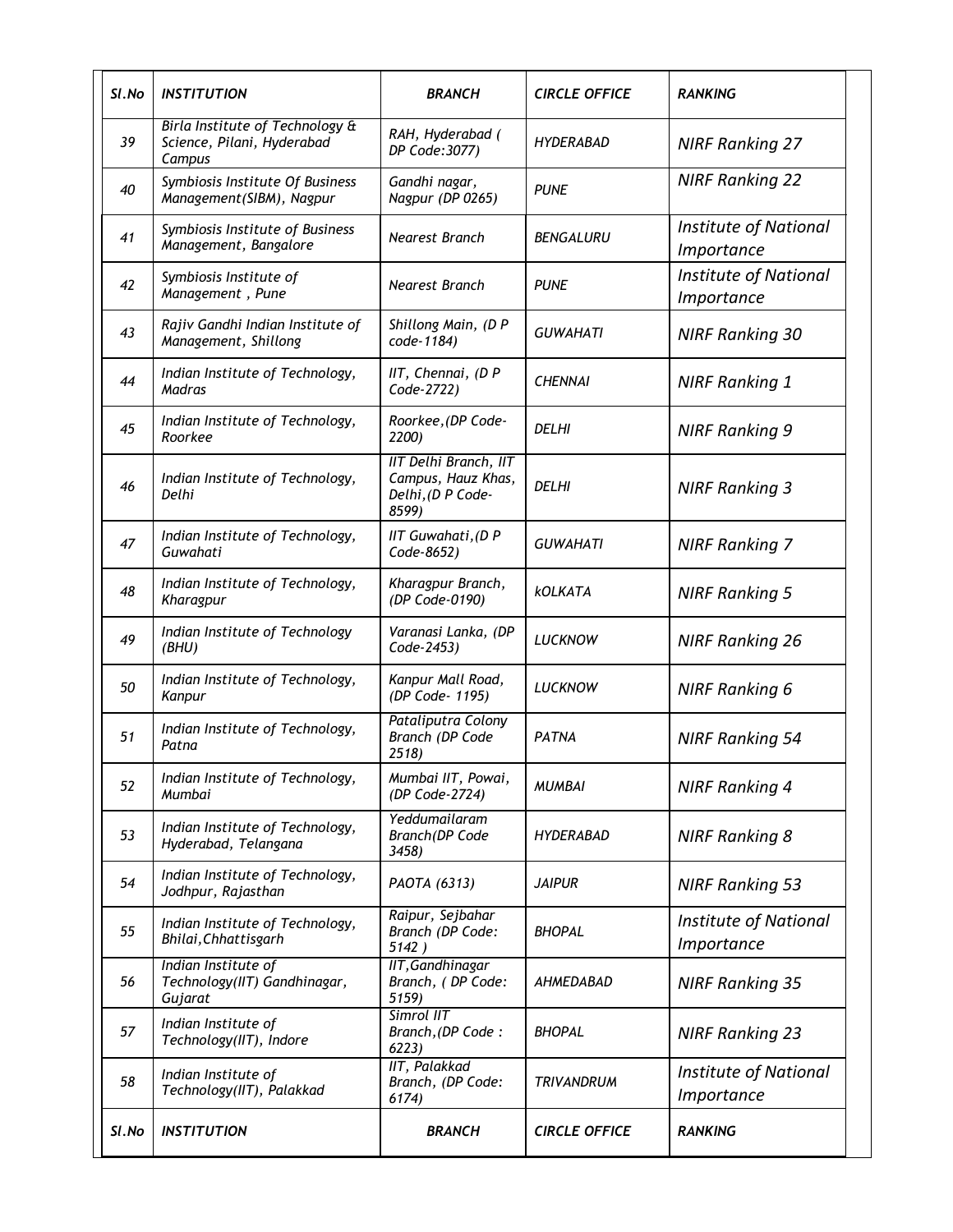| 59    | Indian Institute of Technology,<br>Ropar, Punjab                | Rupnagar Branch<br>(DP Code : 2473)                            | <b>CHANDIGARH</b>    | <b>NIRF Ranking 39</b>                     |
|-------|-----------------------------------------------------------------|----------------------------------------------------------------|----------------------|--------------------------------------------|
| 60    | Indian Institute of<br>Technology, Dharwad                      | <b>Belur SME</b><br>Branch, (DP Code:<br>4070)                 | <b>MANGALORE</b>     | <b>Institute of National</b><br>Importance |
| 61    | Indian Institute of Technology,<br>Goa                          | RAH, PANAJI, (DP<br>Code 4593)                                 | <b>MANGALORE</b>     | <b>Institute of National</b><br>Importance |
| 62    | Indian Institute of Technology<br>(IIT), Bhubaneswar            | Bapuji Nagar Main<br>Branch (DP Code<br>:0353)                 | <b>BHUBANESWAR</b>   | <b>NIRF Ranking 56</b>                     |
| 63    | Indian Institute of Foreign<br>Trade, Kolkatta                  | Kolkata Science City<br><b>JBS Haldane Avenue</b><br>(DP 8419) | KOLKATTA             | <b>NIRF Ranking 26</b>                     |
| 64    | Indian Institute of Technology<br>(IIT), Mandi                  | Mandi (DP: 2064)                                               | <b>CHANDIGARH</b>    | <b>NIRF Ranking 67</b>                     |
| 65    | Indian Institute of Technology<br>Tirupati                      | <b>Nearest Branch</b>                                          | Hyderabad            | <b>Institute of National</b><br>Importance |
| 66    | Indian Institute of Technology<br>(IIT), Jammu                  | Jammu Sidhra (DP:<br>5222)                                     | <b>CHANDIGARH</b>    | <b>Institute of National</b><br>Importance |
| 67    | Indian Institute of Technology<br>Ropar IIT-RPR                 | <b>Nearest Branch</b>                                          | <b>CHANDIGARH</b>    | <b>NIRF Ranking 39</b>                     |
|       |                                                                 | CATEGORY-C (Maximum Limit Rs 30.00 lacs)                       |                      |                                            |
| 68    | National Institute of Technology<br>(NIT), Rourkela             | Rourkela Main, (DP<br>Code 0395)                               | <b>BHUBANESWAR</b>   | <b>NIRF Ranking 16</b>                     |
| 69    | National Institute of Technology<br>(NIT), Calicut              | Koduvally, DP Code-<br>3487                                    | <b>TRIVANDRUM</b>    | <b>NIRF Ranking 23</b>                     |
| 70    | National Institute of Technology<br>(NIT), Srinagar             | Srinagar Main, DP<br>Code-1190                                 | <b>CHANDIGARH</b>    | <b>NIRF Ranking 69</b>                     |
| 71    | National Institute of Technology<br>(NIT), Hamirpur             | Hamirpurm, (DP<br>Code-3238)                                   | <b>CHANDIGARH</b>    | <b>NIRF Ranking 98</b>                     |
| 72    | National Institute of Technology<br>(NIT), Agartala             | NIT, Agartala (DP<br>Code-4121)                                | <b>GUWAHATI</b>      | <b>NIRF Ranking 75</b>                     |
| 73    | National Institute of Technology<br>(NIT), Kurukshetra          | Kurukshetra<br>Branch, (DP Code<br>2475)                       | <b>KARNAL</b>        | <b>NIRF Ranking 40</b>                     |
| 74    | National Institute of Technology<br>(NIT), Durgapur             | <b>Durgapur NIT</b><br>Campus Branch, D P<br>Code-8569         | <b>KOLKATA</b>       | <b>NIRF Ranking 47</b>                     |
| 75    | National Institute of Technology<br>(NIT) Silchar               | Silchar, DP Code-<br>3050                                      | <b>GUWAHATI</b>      | <b>NIRF Ranking 46</b>                     |
| 76    | National Institute of Technology<br>(NIT), Karnataka, Surathkal | Surathkal NITK<br>Camp D P Code-<br>8517                       | MANGALORE            | Institute of National<br>Importance        |
| SI.No | <b>INSTITUTION</b>                                              | <b>BRANCH</b>                                                  | <b>CIRCLE OFFICE</b> | <b>RANKING</b>                             |
| 77    | National Institute of Technology<br>(NIT), Raipur               | GE Road, Raipur D P<br>Code-2555                               | <b>BHOPAL</b>        | <b>NIRF Ranking 67</b>                     |
| 78    | National Institute of Technology<br>(NIT), Patna                | Patna Exhibition<br>Road DP Code-2004                          | <b>PATNA</b>         | <b>NIRF Ranking 92</b>                     |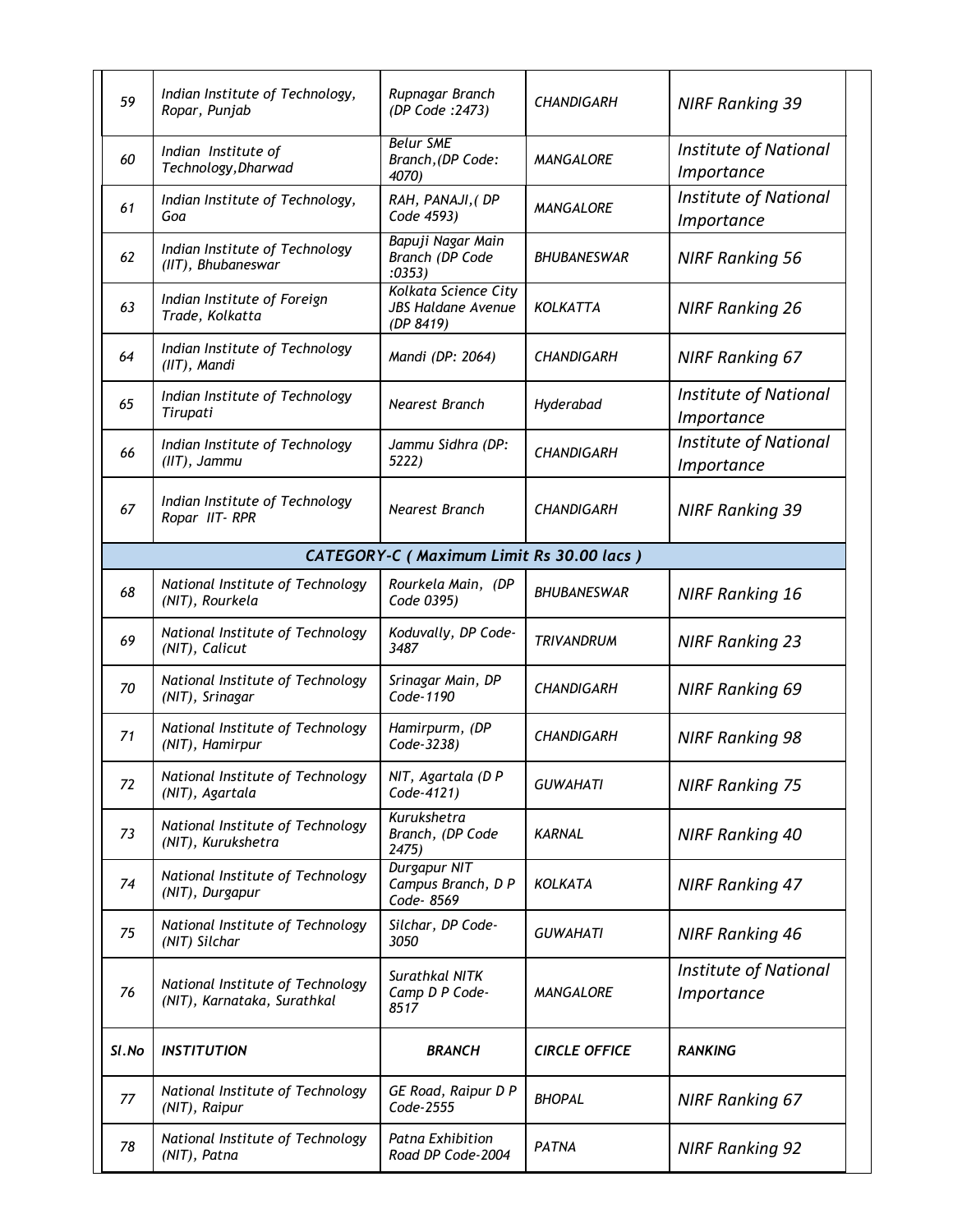| 79    | National Institute of Technology<br>(NIT), Jamshedpur                               | Jamshedpur<br>Bistupur, (DP Code<br>0324)                                               | <b>RANCHI</b>        | <b>NIRF Ranking 79</b>                     |
|-------|-------------------------------------------------------------------------------------|-----------------------------------------------------------------------------------------|----------------------|--------------------------------------------|
| 80    | National Institute of Technology<br>(NIT), Tiruchirappalli                          | Trichy Thuvakudi<br>(DP Code- 3314)                                                     | <b>MADURAI</b>       | <b>NIRF Ranking 35</b>                     |
| 81    | National Institute of Technology<br>(NIT), Warangal                                 | Hanumakonda, (DP<br>Code 2450)                                                          | <b>HYDERABAD</b>     | <b>NIRF Ranking 46</b>                     |
| 82    | Motilal Nehru National Institute<br>of Technology, Allahabad                        | <b>Allahabad Civil</b><br>Lines, (DP Code-<br>0627)                                     | <b>LUCKNOW</b>       | <b>Institute of National</b><br>Importance |
| 83    | Visvesvaraya National Institute<br>of Technology, Nagpur                            | VNIT, Nagpur (D P<br>Code-3124)                                                         | <b>PUNE</b>          | <b>Institute of National</b><br>Importance |
| 84    | Faculty Of Management<br>Studies(FMS)                                               | Kamalanagar 3F,<br>Delhi, (DP Code<br>0156)                                             | <b>DELHI</b>         | <b>Institute of National</b><br>Importance |
| 85    | Jamnalal Bajaj Institute Of<br>Management Studies(JBIMS),<br>Reclaimation, Mumbai   | Nariman Point,<br>Mumbai, (DP Code<br>1720)                                             | <b>MUMBAI</b>        | <b>Institute of National</b><br>Importance |
| 86    | $NITE - Mumbai$                                                                     | IIT, Powai<br>Branch, (DP Code<br>2724)                                                 | <b>MUMBAI</b>        | <b>NIRF Ranking 12</b>                     |
| 87    | Shailesh J Mehta Institute of<br>Management, Mumbai                                 | IIT, Powai<br>Branch, (DP Code<br>2724)                                                 | <b>MUMBAI</b>        | <b>Institute of National</b><br>Importance |
| 88    | Indian Institute of Sciences<br>(IISc), Bangalore                                   | Indian institute of<br>Sciences branch,<br>DP683                                        | <b>BANGALORE</b>     | <b>NIRF Ranking 2</b>                      |
| 89    | S.V. National Institute of<br>Technology, Surat                                     | Surat KM Road<br>Main- DP Code-336                                                      | <b>AHMEDABAD</b>     | <b>Institute of National</b><br>Importance |
| 90    | Maulana Azad National Institute<br>of Technology                                    | <b>Bhopal New Market</b><br>D P Code-2651                                               | <b>BHOPAL</b>        | <b>NIRF Ranking 65</b>                     |
| 91    | Dr. B.R. Ambedkar National<br>Institute of Technology                               | Dr. B.R. Ambedkar<br>National Institute<br>of<br>Technology, Jalandh<br>ar DP Code-2945 | <b>CHANDIGARH</b>    | <b>NIRF Ranking 52</b>                     |
| 92    | Malaviya National Institute of<br>Technology, Jaipur                                | Jaipur Malviya<br>Nagar, DP Code-<br>2550                                               | <b>JAIPUR</b>        | <b>NIRF Ranking 71</b>                     |
| 93    | A: NID ( National Institute of<br>Design, Gandhinagar)                              | Gandhi nagar<br>Branch (DP Code<br>2381),                                               | AHMEDABAD            | <b>Institute of National</b><br>Importance |
| SI.No | <b>INSTITUTION</b>                                                                  | <b>BRANCH</b>                                                                           | <b>CIRCLE OFFICE</b> | <b>RANKING</b>                             |
| 94    | B: NID (National Institute of<br>Design, Ahmedabad)                                 | Paldi Branch (DP<br>Code 0174)                                                          | <b>AHMEDABAD</b>     | <b>Institute of National</b><br>Importance |
| 95    | Institute of Management, NIRMA<br>University. Ahmedabad                             | Thaltej Branch (DP<br>Code 3180)                                                        | <b>AHMEDABAD</b>     | NIRF Ranking 131                           |
| 96    | National Institute of Foundry<br>and Forge Technology (NIFFT),<br>Ranchi, Jharkhand | <b>NIFFT Campus</b><br>Branch (DP Code<br>2730)                                         | <b>RANCHI</b>        | NIRF Ranking 148                           |
| 97    | LN Mittal Institute of<br>Information & Technology<br>University, Jaipur            | Saint Angella<br>Sophia School<br>Branch (DP Code<br>8465)                              | <b>JAIPUR</b>        | <b>Institute of National</b><br>Importance |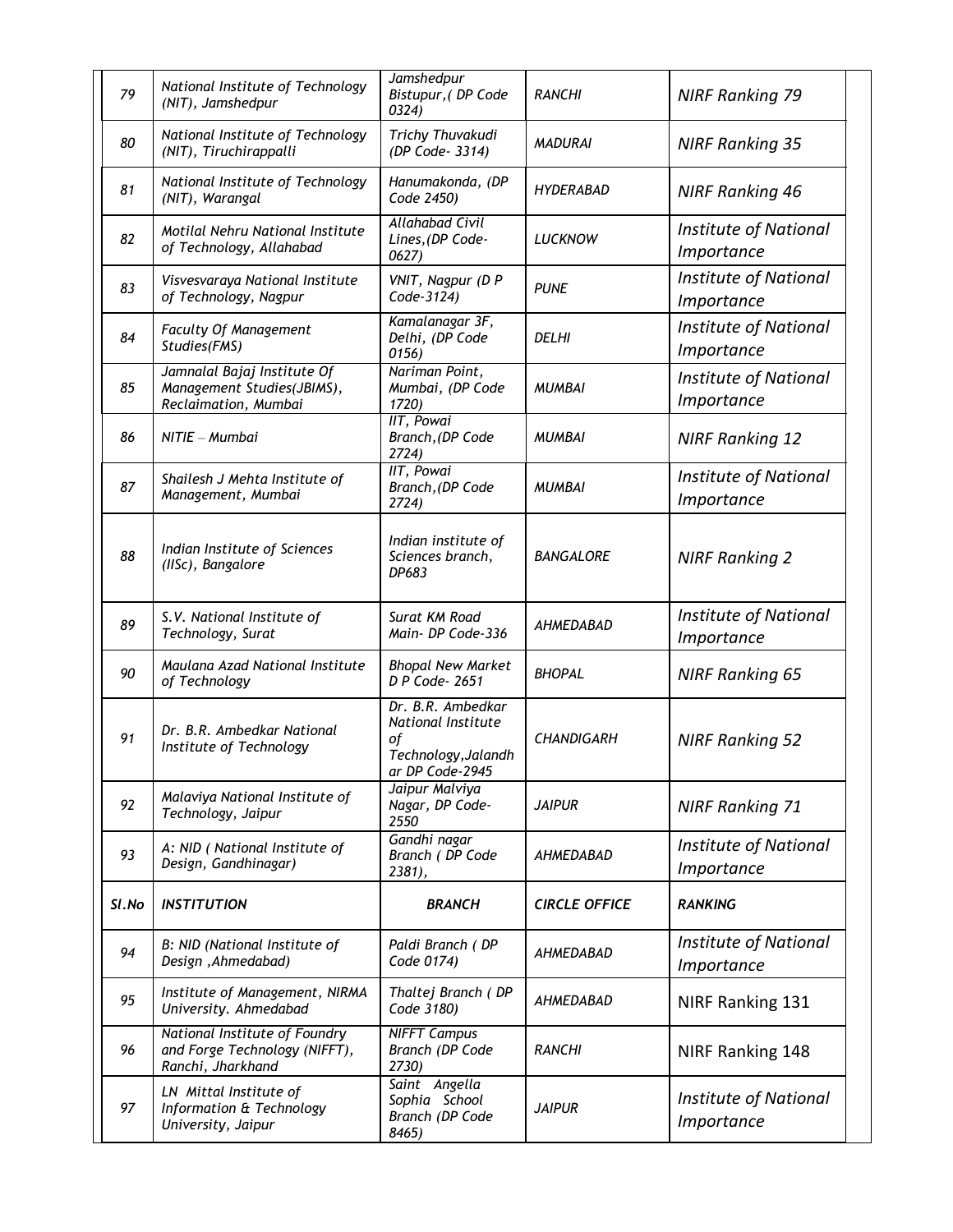| 98    | International Management<br>Institute (IMI), Kolkata, West<br>Bengal                           | Alipore, Kolkata, (<br>DP Code: 0254)       | <b>KOLKATA</b>       | <b>Institute of National</b><br>Importance |
|-------|------------------------------------------------------------------------------------------------|---------------------------------------------|----------------------|--------------------------------------------|
| 99    | T. A. Pai Management Institute<br>(TAPMI), Manipal, Karnataka                                  | <b>Udupi Town Branch</b><br>(DP Code: 0630) | <b>MANGALORE</b>     | NIRF Ranking 27                            |
| 100   | Bharathidasan<br>Institute<br>оf<br>Management Tiruchirappalli                                 | Thuvakudi Branch, (<br>DP Code: 3314)       | <b>MADURAI</b>       | <b>Institute of National</b><br>Importance |
| 101   | Institute of Management<br>Technology, Nagpur                                                  | Kalmeshwar (DP<br>Code 3704)                | <b>PUNE</b>          | <b>Institute of National</b><br>Importance |
| 102   | Management Development<br>Institute (MDI) Murshidabad                                          | Kashmir Nagar<br>branch (DP 1688)           | KOLKATTA             | <b>NIRF Ranking 10</b>                     |
| 103   | International Institute of<br>Information Technology,<br>Bangalore                             | Electronic city<br>branch (DP 3006)         | <b>BANGLAORE</b>     | <b>NIRF Ranking 62</b>                     |
| 104   | International Institute of<br><b>Information Technology</b><br>Hyderabad (IIIT-H))             | Hyderabad Banjara<br>Hills (DP 1181)        | <b>HYDERABAD</b>     | <b>NIRF Ranking 43</b>                     |
| 105   | National Institute of Bank<br>Management (NIBM)                                                | Pune Camp (0316)                            | <b>PUNE</b>          | <b>Institute of National</b><br>Importance |
| 106   | National Law school of India<br>University(NLSIU) Bengaluru                                    | Bengaluru<br>Vijayanagar (DP<br>1146)       | <b>BANGLAORE</b>     | NIRF Ranking 1                             |
| 107   | IT-Banaras Hindu University,<br>Varanasi                                                       | <b>Nearest Branch</b>                       | <b>LUCKNOW</b>       | <b>NIRF Ranking 6</b>                      |
| 108   | <b>MAHE</b> and its Associates<br><b>Institutes</b>                                            | <b>Nearest Branch</b>                       | MANGALURU            | <b>NIRF Ranking 12</b>                     |
| 109   | T.A.Pai Management Institute<br>(TAPMI), Bangalore                                             | <b>Nearest Branch</b>                       | <b>BENGALURU</b>     | <b>NIRF Ranking 27</b>                     |
| 110   | All India Institute of Medical<br>Sciences(AllMS) Delhi                                        | <b>Nearest Branch</b>                       | <b>DELHI</b>         | NIRF Ranking 1                             |
| 111   | Christian Medical College (CMC)<br>vellore                                                     | <b>Nearest Branch</b>                       | <b>CHENNAI</b>       | <b>NIRF Ranking 3</b>                      |
| 112   | Jawaharlal Institute of Post<br>graduate Medical Education &<br>Research (JIPMER), Pondicherry | Nearest Branch                              | <b>CHENNAI</b>       | <b>NIRF Ranking 8</b>                      |
| SI.No | <b>INSTITUTION</b>                                                                             | <b>BRANCH</b>                               | <b>CIRCLE OFFICE</b> | <b>RANKING</b>                             |
| 113   | Post Graduate Institute of<br><b>Medical Education and Research</b><br>(PGIMER), Chandigarh    | Nearest Branch                              | <b>CHANDIGARH</b>    | <b>NIRF Ranking 2</b>                      |
| 114   | Kasturba Medical College (KMC),<br>Manipal/ Mangalore                                          | Nearest Branch                              | MANGALURU            | NIRF Ranking 9                             |
| 115   | King George Medical College<br>(KGMC), Lucknow                                                 | Nearest Branch                              | <b>LUCKNOW</b>       | NIRF Ranking 10                            |
| 116   | M.S. Ramaiah Medical College,<br>Bangalore                                                     | Nearest Branch                              | <b>BENGALURU</b>     | <b>NIRF Ranking 30</b>                     |
| 117   | Symbiosis Institute of Media and<br>communication, Bangalore                                   | Nearest Branch                              | BENGALURU            | Institute of National<br>Importance        |
| 118   | Symbiosis Institute of Telecom<br>Management, Pune                                             | Nearest Branch                              | <b>PUNE</b>          | Institute of National<br><i>Importance</i> |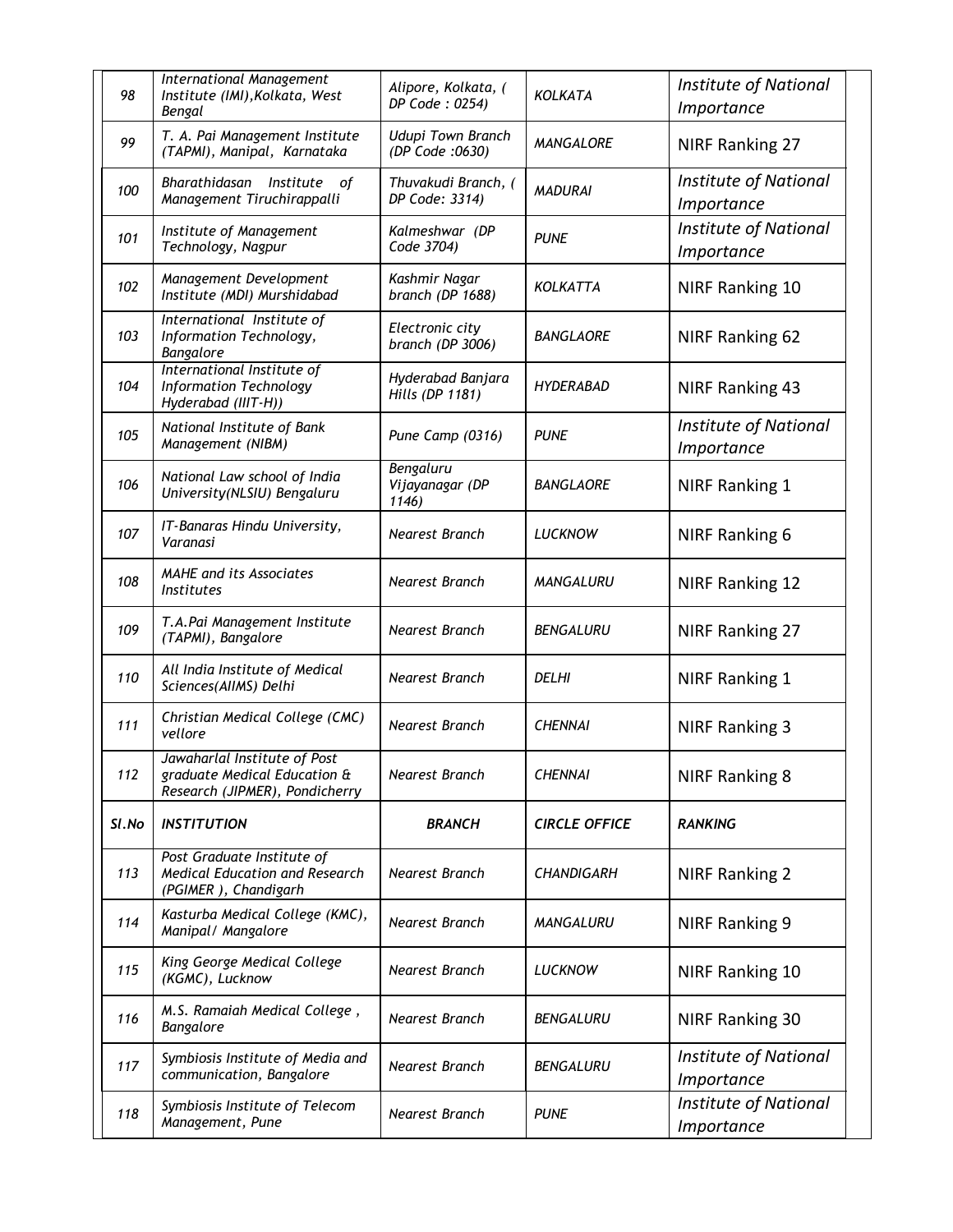| 119   | Symbiosis Centre for Information<br>Technology, Pune                                  | <b>Nearest Branch</b>              | <b>PUNE</b>             | <b>Institute of National</b><br>Importance        |
|-------|---------------------------------------------------------------------------------------|------------------------------------|-------------------------|---------------------------------------------------|
| 120   | Symbiosis Institute of Operations<br>Management, Nashik                               | <b>Nearest Branch</b>              | <b>PUNE</b>             | <b>Institute of National</b><br>Importance        |
| 121   | Indian Institute of Information<br>Technology (IIIT), Allahabad.                      | Allahabad Main, (DP<br>Code: 0627) | <b>LUCKNOW</b>          | NIRF Ranking 103                                  |
| 122   | Indian Institute of Information<br>Technology (IIIT), Bengaluru                       | <b>Nearest Branch</b>              | <b>BENGALURU</b>        | <b>Institute of National</b><br>Importance        |
| 123   | Indian Institute of Information<br>Technology (IIIT), Guwahati                        | <b>Nearest Branch</b>              | <b>GUWAHATI</b>         | <b>Institute of National</b><br>Importance        |
| 124   | Indian Institute of Information<br>Technology, Design &<br>Manufacturing, Jabalpur    | <b>Nearest Branch</b>              | <b>BHOPAL</b>           | <b>NIRF Ranking 81</b>                            |
| 125   | ABV Indian Institute of Information<br>Technology, Gwalior                            | <b>Nearest Branch</b>              | <b>BHOPAL</b>           | <b>Institute of National</b><br><i>Importance</i> |
| 126   | Indian Institute of Information<br>Technology, Design &<br>Manufacturing, Kanchipuram | <b>Nearest Branch</b>              | <b>CHENNAI</b>          | NIRF Ranking 182                                  |
| 127   | Indian Institute of Information<br>Technology (IIIT), Bhubaneshwar                    | Nearest Branch                     | <b>BHUBANESHWA</b><br>R | <b>Institute of National</b><br>Importance        |
| 128   | Indian Institute of Information<br>Technology (IIIT), Pune                            | <b>Nearest Branch</b>              | <b>PUNE</b>             | <b>Institute of National</b><br>Importance        |
| 129   | Indian Institute of Information<br>Technology (IIIT), Kota                            | Nearest Branch                     | <b>JAIPUR</b>           | <b>Institute of National</b><br>Importance        |
|       |                                                                                       |                                    |                         |                                                   |
| SI.No | <b>INSTITUTION</b>                                                                    | <b>BRANCH</b>                      | <b>CIRCLE OFFICE</b>    | <b>RANKING</b>                                    |
| 130   | Indian Institute of Information<br>Technology (IIIT), Sri City                        | Nearest Branch                     | <b>HYDERABAD</b>        | <b>Institute of National</b><br>Importance        |
| 131   | Indian Institute of Information<br>Technology (IIIT), Vadodara                        | <b>Nearest Branch</b>              | <b>AHMEDABAD</b>        | <b>Institute of National</b><br>Importance        |
| 132   | Indian Institute of Information<br>Technology (IIIT), Nagpur                          | Nearest Branch                     | <b>PUNE</b>             | <b>Institute of National</b><br>Importance        |
| 133   | Indian Institute of Information<br>Technology (IIIT), Kalyani                         | Nearest Branch                     | <b>KOLKATTA</b>         | <b>Institute of National</b><br>Importance        |
| 134   | Indian Institute of Information<br>Technology (IIIT), Lucknow                         | Nearest Branch                     | <b>LUCKNOW</b>          | <b>Institute of National</b><br>Importance        |
| 135   | Indian Institute of Information<br>Technology (IIIT), Dharwad                         | Nearest Branch                     | <b>HUBBALLI</b>         | Institute of National<br>Importance               |
| 136   | Indian Institute of Information<br>Technology (IIIT), Bhagalpur                       | Nearest Branch                     | PATNA                   | <b>Institute of National</b><br>Importance        |
| 137   | Indian Institute of Information<br>Technology (IIIT), Bhopal                          | Nearest Branch                     | <b>BHOPAL</b>           | <b>Institute of National</b><br><i>Importance</i> |
| 138   | Indian Institute of Information<br>Technology (IIIT), Kottayam                        | Nearest Branch                     | TRIVANDRUM              | <b>Institute of National</b><br>Importance        |